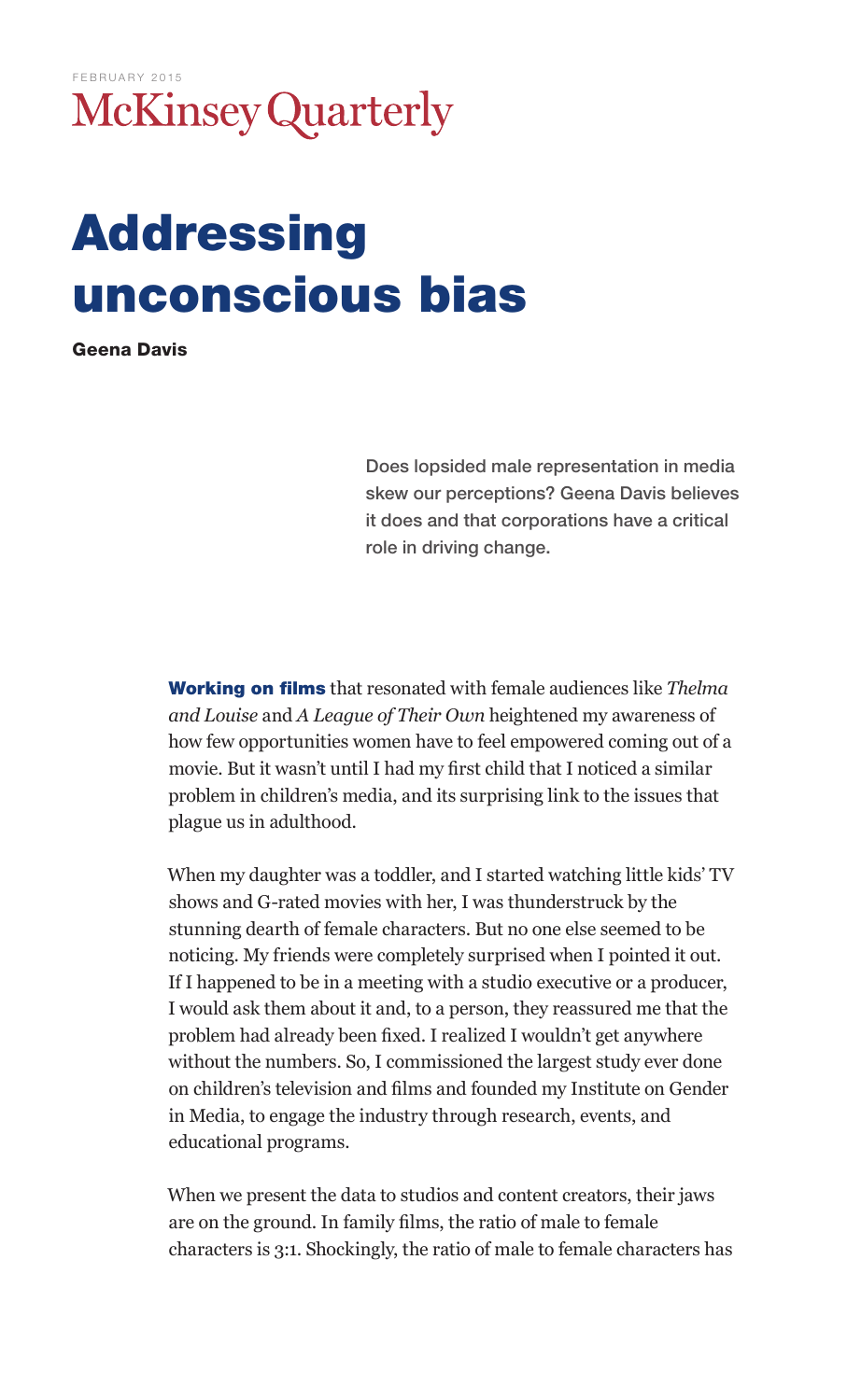been exactly the same since *1946*. Of the characters with jobs, 81 percent are male. Female characters in G-rated animated movies wear the same amount of sexually revealing clothing as female characters in R-rated films, which is simply bizarre if you think about it. And even more baffling, women make up only 17 percent of characters in crowd scenes.

In many segments of society—Fortune 500 boards, law partners, tenured professors, Congress—the percentage of women stalls out at around 17 percent. I don't think that's a coincidence. We all grew up watching vast amounts of media with the same ratio. What if we're conditioned to see 17 percent as the *norm*?

This fall, we completed the first global study of gender depictions in movies, analyzing 120 films across the ten most profitable film markets.1 The landscape is no less bleak. For speaking or named characters, 31 percent were female—males made up 69 percent. Only 23 percent of films featured a female leading or coleading character. In all, only 10 percent of the films we studied had a gender-balanced cast (where women made up 45 to 55 percent of the characters).

## Why life imitates art

One of the most troubling findings of our global study, mirroring our previous research, is that the percentage of fictional women in the workforce is even lower than the one that exists in the real world. In the international films we studied, less than 25 percent of employed characters were female, while women make up 40 percent of the global workforce. Film depictions also fail to reflect the slow but steady progress of female representation across professions. Only 14 percent of C-suite executives portrayed were female, while women comprise 24 percent of senior management globally. Despite women holding 21 percent of global political positions, only 12 female politicians were shown, compared to 115 male officials. In the legal sphere, male judges and lawyers outnumbered females 13 to 1, and in STEM<sup>2</sup> fields, the ratio of men to women was 7 to 1. If women are continually depicted as one-dimensional, sidelined, stereotyped,

<sup>&</sup>lt;sup>1</sup> Australia, Brazil, China, France, Germany, India, Japan, Russia, South Korea, and the United Kingdom.

<sup>2</sup> Science, technology, engineering, and mathematics.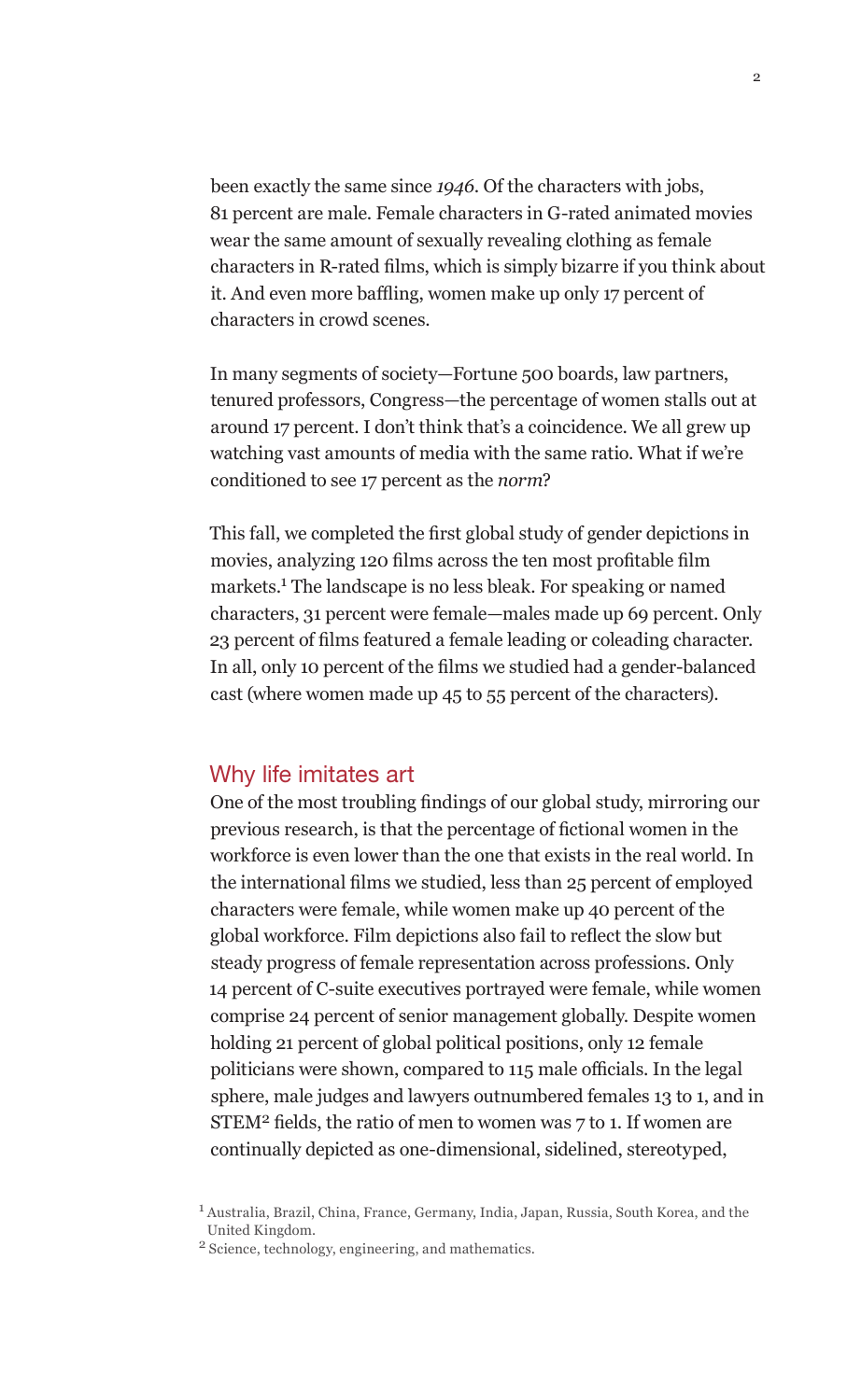hypersexualized, not given leadership roles or simply absent, it sends a very clear message: women and girls are not as important as men and boys. And that has an enormous impact on business and society.

Images have a profound effect on how we see the world and our role in it. For every hour of television a girl watches, the fewer opportunities she thinks she has in life and the more likely she is to link her physical appearance to self-worth. That psychological ceiling, installed at an early age, continues to influence her decisions as an adult.

Conversely, for every hour of television a boy watches, the more sexist his views become and the more permanently ingrained are society's narrow expectations for his behavior as well. That's why I chose to focus on what kids see first. It's common sense—don't create a problem that needs to be solved later. Just show kids from the beginning that boys and girls share the sandbox equally, that they do equally interesting things, and that they are half the population. Think of how dramatically different our world could be if children grew up and entered the workforce free from these biases!

Some may argue that the influence of media is exaggerated, but we've continually come across examples that confirm just how easily and quickly children incorporate what they see into an understanding of the role of men and women in society. We sponsored a video series called *Guess Who?*, in which children were told brief stories about a real-life judge, mathematician, or other professional and then asked them to describe what those people looked like. Invariably, both boys and girls immediately described a man, and they were taken aback when the person was revealed to be a woman. Are their responses just a rational reflection of what they see in everyday life—an accurate assumption based on the real-life percentage of women in those roles?

We know that's not the case; the research shows there are far more women in leadership positions in the real world than the "reel" world. The reality is that a child's perception of the world is often shaped by what he or she sees in the media, even if that vision can be readily contradicted by observation of the real world. At one of our